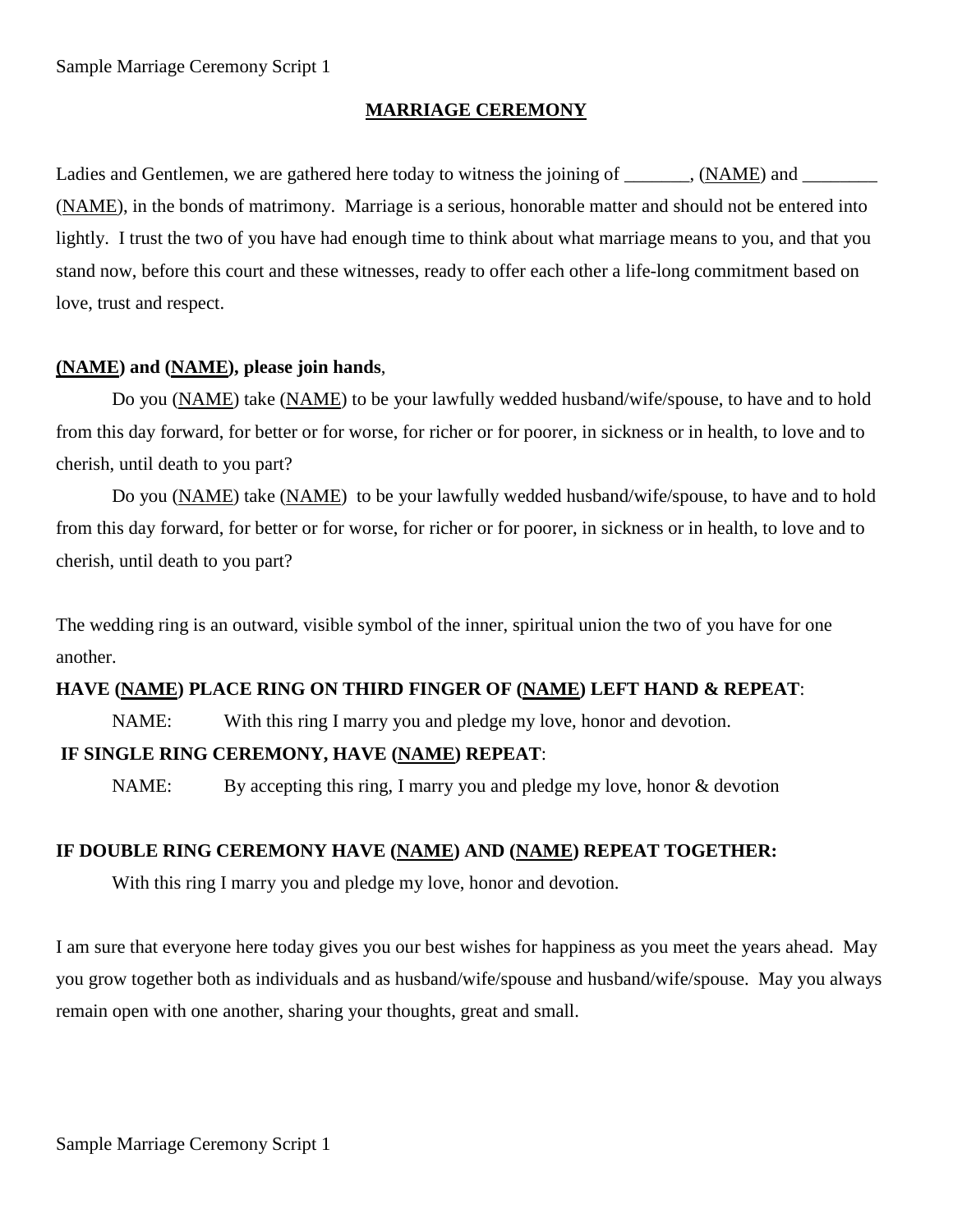## Sample Marriage Ceremony Script 1

For as much as **(NAME)** and **(NAME)** have consented to marriage, have stood before these witnesses here today, have joined hands and pledged their love, honor and devotion, under the authority vested in me by the laws of the State of Alaska, I pronounce you husband/wife/spouse and husband/wife/spouse.

You may kiss the husband/wife/spouse.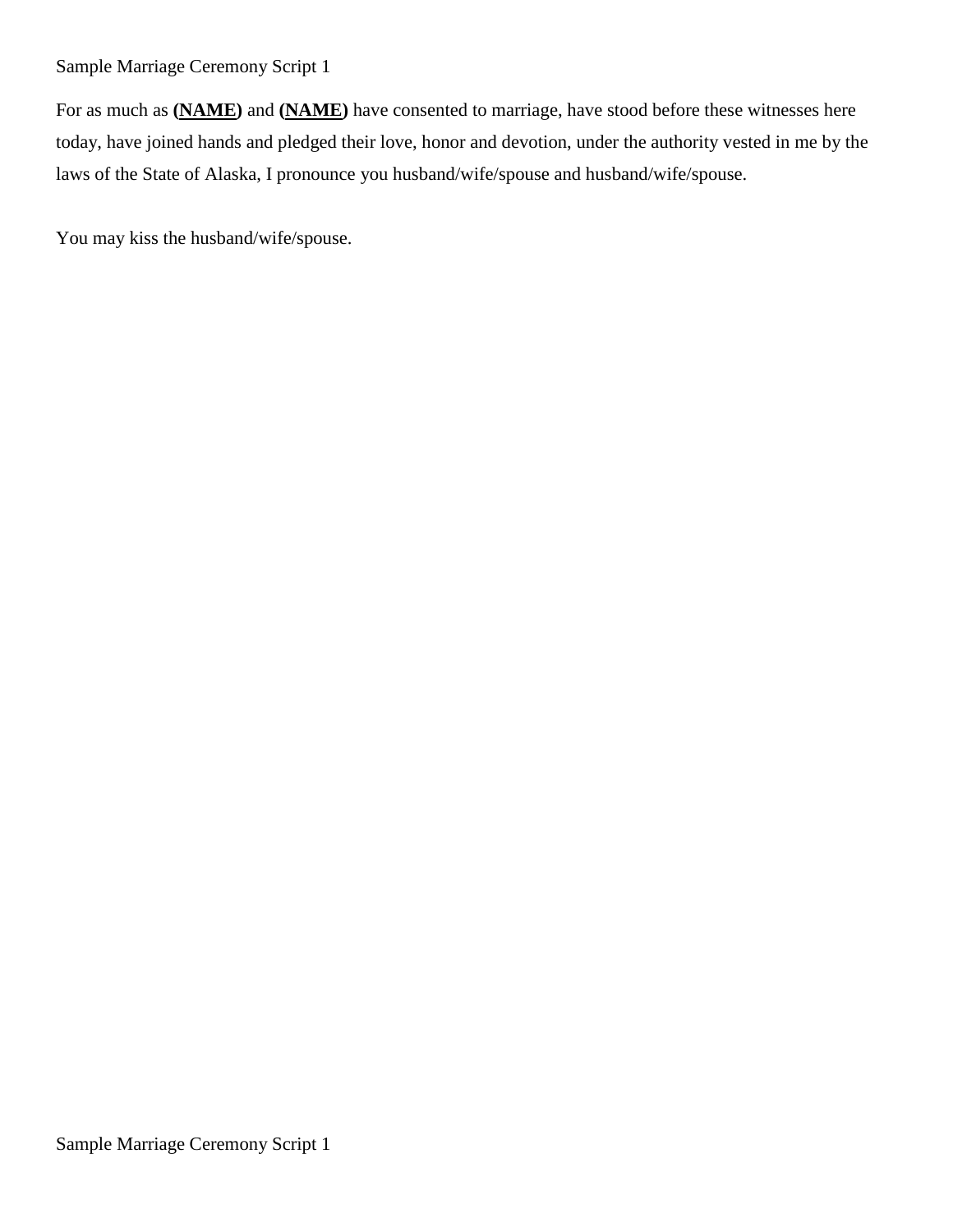# **Wedding Vows**

We are gathered together before these witnesses to join (NAME) and (NAME) in matrimony. Which is an honorable estate, and not in any way to be entered lightly or unadvisedly, but rather, reverently, discreetly, and soberly.

and \_\_\_\_\_\_\_\_\_\_\_\_, you stand before me in happy anticipation of you marriage which I am about to witness, but before doing so, it is my duty to remind you of the seriousness of the step you are about to take.

As much as each of you shall belong entirely to the other, so much shall your marriage be a success: for I remind you both that the life of love is a life of sacrifice and compromise, sealed with fidelity, kindness, and understanding of the one to the other.

No greater blessing or happiness can come to you than to have this love, which you now publicly avow, grow ever more profound, true and generous, to the very end of your lives together. As your love for each other becomes more meaningful with the passage of time, the full blessings of the marital estate will be reaped in abundance. May the moment then, when you pronounce the following vows, always shine in your memories, adding splendor to your every triumph and sustaining you in any difficult hours, which may lie ahead.

Will you have (NAME) to be your lawfully wedded husband/wife/spouse, to live together in the state of matrimony: will you, love and honor, in sickness and in health, forsaking all others as long as you both shall live?

Will you \_\_\_\_\_\_\_\_\_\_\_\_\_\_\_, have (NAME) to be your lawfully wedded husband/wife/spouse, to live together in the state of matrimony: will you, love and honor, in sickness and in health, forsaking all others as long as you both shall live?

(turn, face each other, join hands, and repeat after me)

(NAME): "I,\_\_\_\_\_\_\_\_\_\_\_\_\_\_\_\_\_\_\_\_\_\_\_, take thee, \_\_\_\_\_\_\_\_\_\_\_\_\_\_\_\_, to be my wedded husband/wife/spouse, to have and to hold from this day forward, for better or worse, for richer or poorer, in sickness and in health, to love and to cherish, as long as we both shall live."

(NAME): "I, \_\_\_\_\_\_\_\_\_\_\_\_\_\_\_\_\_\_\_\_\_\_\_\_, take thee, \_\_\_\_\_\_\_\_\_\_\_\_\_\_\_\_\_\_, to have and to hold from this day forward, for better or worse, for richer or poorer, in sickness and in health, to love and to cherish, as long as we both shall live."

The wedding ring is the outward and visible symbol of the inward union of two people. As it encircles the finger, so should love encircle your hearts and bind you together in loyalty and understanding.

(as you place the ring on her finger, repeat after me)

(NAME): "With this ring I thee wed, and with it I pledge my honor, my love and my devotion."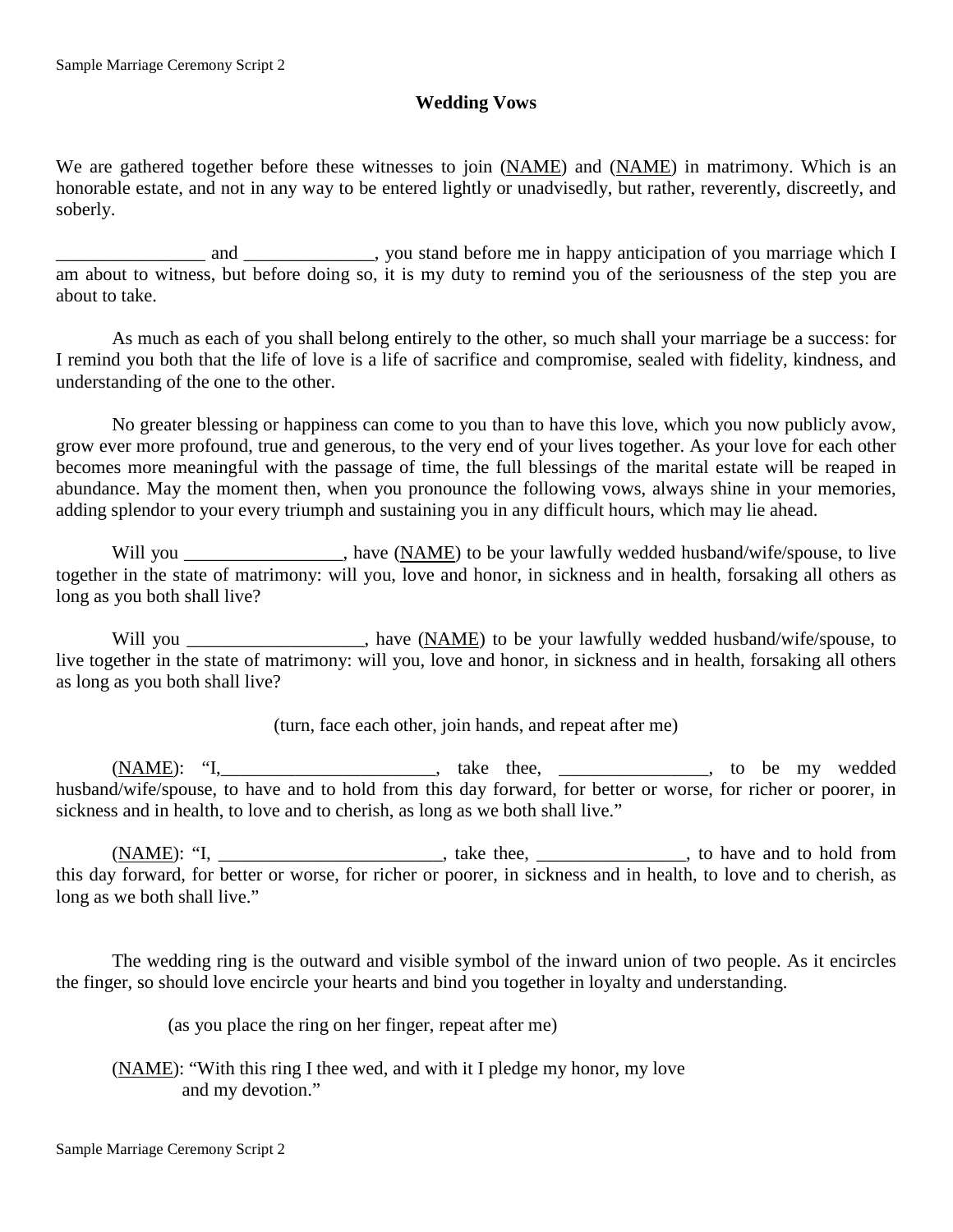(NAME): "With this ring I thee wed, and with it I pledge my honor, my love and my devotion."

Now that \_\_\_\_\_\_\_\_\_\_\_\_\_\_\_\_\_\_\_\_\_\_\_and \_\_\_\_\_\_\_\_\_\_\_\_\_\_\_\_\_\_\_\_\_\_\_have exchanged marriage vows before me and those present, and have given and pledge fidelity to each other, under the authority vested in me by the state of Alaska, I now pronounce you husband/wife/spouse and husband/wife/spouse.

(you may now kiss (NAME))